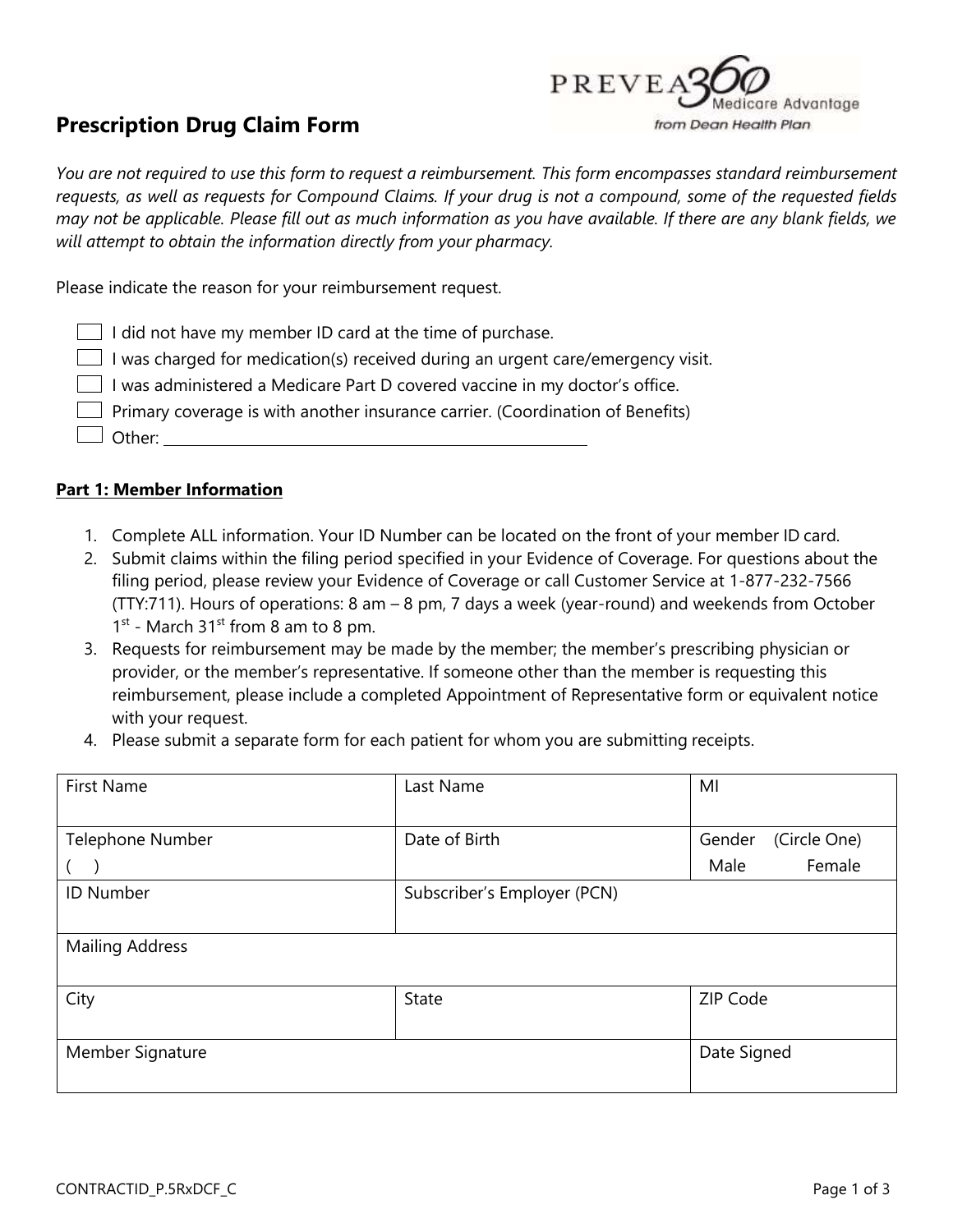# **Part 2: Pharmacy Information**

- 1. Complete ALL information.
- 2. Please submit a separate form for each pharmacy from which you purchased medications.

| Name                                                                           |       |                  |
|--------------------------------------------------------------------------------|-------|------------------|
|                                                                                |       |                  |
| <b>Street Address</b>                                                          |       |                  |
|                                                                                |       |                  |
| City                                                                           | State | ZIP Code         |
|                                                                                |       |                  |
| Pharmacy/or Provider of Service National Provider Number (NA if not available) |       | Telephone Number |
|                                                                                |       |                  |

### **Part 3: Receipt Information**

- 1. Include Proof of Payment with the original pharmacy receipt(s) or pharmacy printout(s). Cash Register Receipt(s) without pharmacy detail will not be accepted. Tape all receipt(s) to the bottom of this page. Please DO NOT staple.
	- a. Compound medications must have at least 2 ingredients, and at least 1 ingredient must be a Federal legend (prescription) drug.
	- b. All active ingredients must be covered as part of your formulary and all prescription information must be submitted.
- 2. Please provide the explanation of benefits (EOB) or denial letter from the primary insurance carrierif you have primary coverage with another insurance carrier.
- 3. Receipts will not be returned. Please remember to keep a copy of the completed claim form and receipt(s) for your records.

**Part 4: Drug Information:** *This information should be listed in your original pharmacy receipt, pharmacy printout, or Medical Invoice. If the receipt or invoice is missing any of this information, please ask your pharmacist/or Medical Provider to help fill in the missing details. If you are unable to obtain the information we will attempt to contact your pharmacy.*

| Date Rx Filled            | Diagnosis Code and Description                                         | <b>Medication Name</b> |
|---------------------------|------------------------------------------------------------------------|------------------------|
| <b>Rx Number</b>          | Final Form of Compound (cream, patches, suppository, suspension, etc.) |                        |
| <b>National Drug Code</b> | Quantity                                                               |                        |
| Day Supply                | Total Volume (grams, ml, each, etc.)                                   |                        |
|                           |                                                                        | (continued on page 3)  |